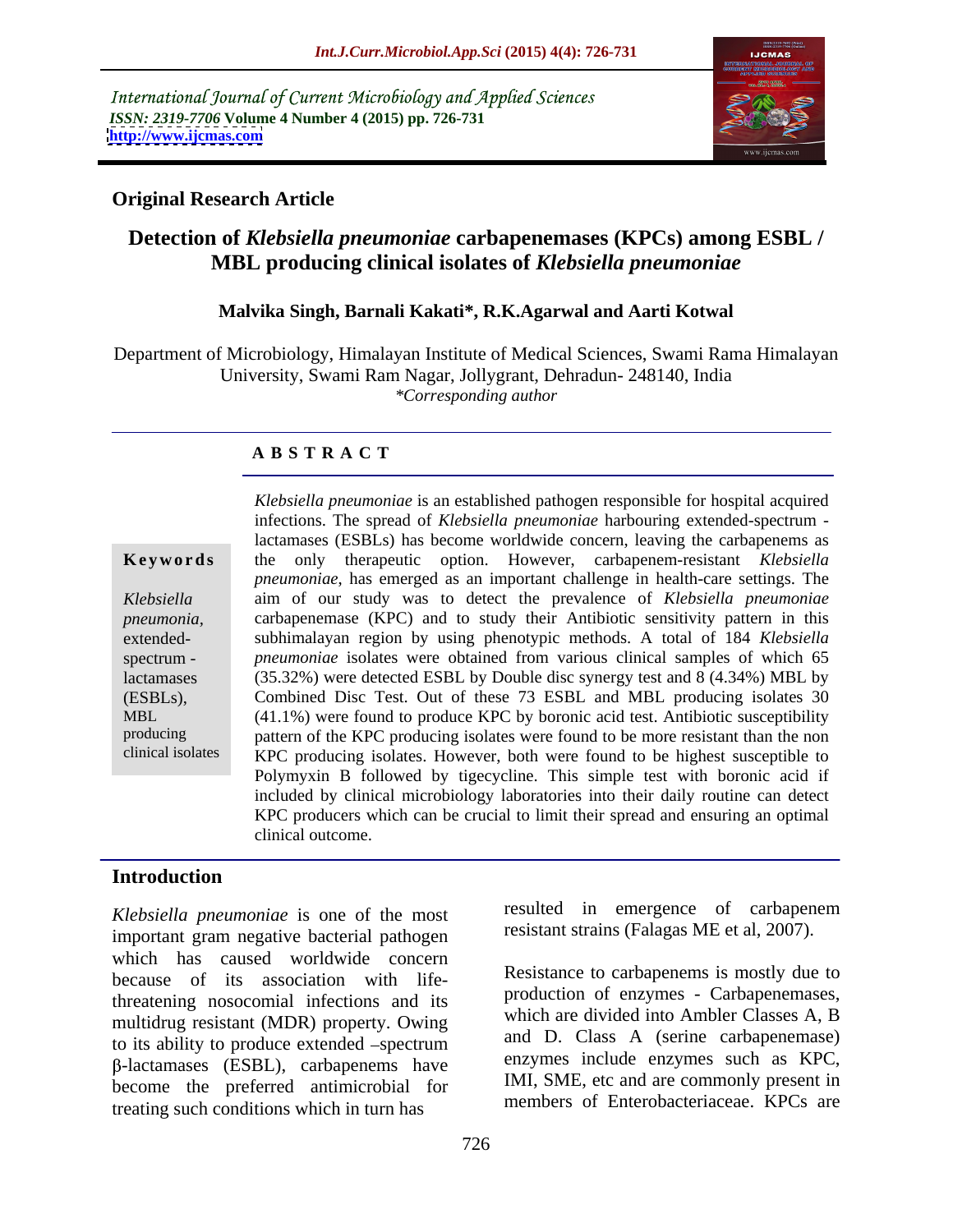The main challenge in identification of susceptibilities of all the isolates were isolates harbouring KPCs in clinical determined by disc diffusion method as per laboratories is that the presence of a KPC CLSI guidelines on Muller Hinton agar plate does not always result in high level resistance to carbapenems, but may cause MIC elevations that remain within the Production of ESBL among the isolates susceptible or intermediate range. These were detected by double disc synergy test increased MICs if goes unnoticed can result (Clinical and Laboratory Standards Institute, in therapeutic failure. So it is of utmost 2007) and MBL detection was done by importance to detect KPC especially in those organisms which are already resistant to Standards Institute, 2007).The detection of commonly used antibiotics. Though gold KPC production was performed by phenyl standard for confirmation of KPC is PCR of boronic acid among the ESBL and/or MBL bla kpc gene, it is time consuming and requires isolates to be sent to reference laboratories, phenotypic methods can be **Phenotypic detection of KPC** employed to detect the presence of KPC in

implications in selection of adequate initial ESBL and MBL producing *Klebsiella* 

The study was a prospective one carried out around the corresponding beta lactam disk in the Department of Microbiology, swabs, body fluids, sputum, throat swab and

usually found in *Klebsiella pneumoniae,* endotracheal secretions over a period of one *Klebsiella oxytoca*, *Escherichia coli,* year were included in the study. The *Citrobacter* species and *Enterobacter*  bacterial isolates were identified according species (Datta P et al, 2012). to standard microbiological procedure (Forbes BA et al, 2007). Antimicrobial (Miles RS et al, 2008).

> combined disc test (Clinical and Laboratory producers (Doi Y et al, 2008)

## **Phenotypic detection of KPC**

clinical microbiological laboratories (Hirsch The stock solution was prepared by E.B et al, 2010). dissolving phenylboronic acid in dimethyl The prevalence of KPC production among From this solution, 20µl (containing 400µg *Klebsiella pneumoniae* harbouring ESBL of boronic acid) was dispensed onto and MBL would have important commercially available antibiotic disk. The empiric therapy for these conditions and to mins. The tests were performed by preserve the activity of available antibiotics. inoculating Muller-Hinton agar by the Hence this study was carried out with an aim standard diffusion methods (Doi Y et al, to identify KPC phenotypically among the 2008). Disks containing meropenem and *pneumoniae* isolates and to determine their boronic acid onto the agar. The agar plates antibiotic susceptibility pattern.  $\blacksquare$  were then incubated at 37 $\rm ^o$  C overnight. The **Material and Methods** around the corresponding beta lactam disk Himalayan Institute of Medical Sciences, considered positive for the production of Dehradun in North India. All *Klebsiella*  KPC enzyme when the diameter of the *pneumoniae* isolates obtained from various growth – inhibitory zone around a beta from clinical samples like urine, pus, wound lactam disk with boronic acid was  $\geq$ 5mm sulfoxide at a concentration of 20 mg/ml. disk was then dried and used within 60 cefepime were placed with and without <sup>o</sup> C overnight. The diameter of the growth-inhibitory zone with boronic acid was compared with that around the corresponding beta lactam disk without boronic acid. The test were  $growth$  – inhibitory zone around a beta larger than that around a disk containing the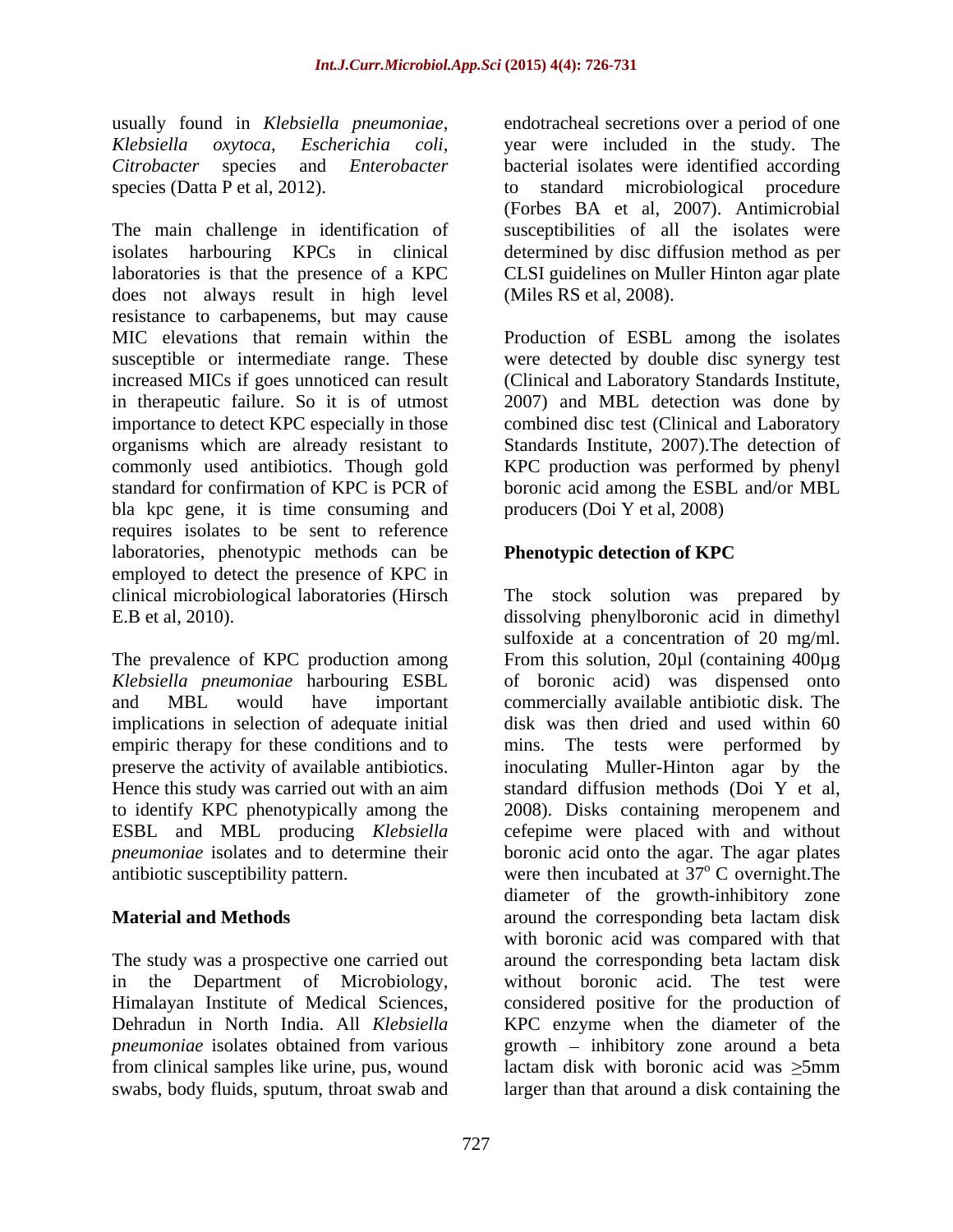A total of 184 *Klebsiella pneumoniae* isolates were obtained from various clinical<br>samples of which 65 (35.32%) were ESBL<br>35.32% isolates were found to be ESBL samples of which 65 (35.32%) were ESBL and 8 (4.34%) MBL producers. Out of the recovered from urine (41.5%), followed by Tertiary care hospital by Hosoglu et al also<br>nus. ET Secretion, sputum (20.0%, 13.8%) reported 30.18% of ESBL producing K. pus, ET Secretion, sputum (20.0%, 13.8%, reported 30.18% of ESBL producing K.<br>9.2% respectively) and others (central line *pneumoniae* among clinical isolates 9.2% respectively) and others (central line *pneumoniae* among tip, ICD drain, Throat swab, TT secretion) secretion (62.5%). Out of these 73 ESBL were isolated from clinical isolates and MBL producing isolates 30 (41.1%) were found to produce KPC by boronic acid

The antimicrobial susceptibility pattern of the isolates revealed that the KPC producing isolates were more resistant than the non KPC producing isolates. Maximum antibiotic policy and frequent use of higher sensitivity of the KPC producing isolates were exhibited to Polymyxin B (93.3%) followed by Tigecycline (86.7%) (Table 02)**.**

between the organisms of the same and expression and dissemination of the  $\beta$ limitation in the laboratory detection methods, the delay in the microbiological laboratory confirmatory results often occur The maximum MBL producing isolates (Arnold RS et al, 2011). Therefore, infection were recovered from ET secretion (62.5%)

beta lactam substrate alone (Doi Y et al, by KPC may account for an increase in the 2008). rate of morbidity and mortality as compared **Result and Discussion** Enterobacteriaceae (Centers for Disease to infection by carbapenem susceptible Control and Prevention (CDC), 2009).

65 isolates of ESBL producing *K.*  4.34% were MBL producer by Combined *pneumoniae,* maximum number were 1.5% each. The maximum numbers of MBL also reported from Chennai in 2005 where producing isolates were recovered from ET 23.6% of ESBL producing K. pneumoniae test. (Table 1) production in their health care set up (Datta In our study, out of <sup>184</sup> *K. pneumoniae*, 35.32% isolates were found to be ESBL producers by Double disc synergy test and Disc Test (CDT). In a study conducted in a Tertiary care hospital by Hosoglu et al also reported 30.18% of ESBL producing *K. pneumoniae* among clinical isolates (Hos¸o glu S et al, 2007). Similar rates were also reported from Chennai in 2005 where 23.6% of ESBL producing *K. pneumoniae* were isolated from clinical isolates (Ananthan S et al, 2005). In another study done in north India, reported 5.75% of MBL P et al, 2012).

> This variation in the rates of drug resistance may be due to various factors like existing antibiotic policy and frequent use of higher generation beta lactams in critically ill patients in different hospitals in different regions.

The emergence and rapid dissemination of In this study, out of the total ESBL KPC producing *K.pneumoniae* has now producing *Klebsiella* isolates, maximum become a global health threat. The genes were isolated from urine (41.5%), followed coding for KPC enzymes are located on the by pus (20%) and ET secretion (13.8%). The plasmids which can transmit the resistance reason for this outcome might be due to the different species & also contribute to the during the study period and most of the lactam resistant trait (Kumarasamy K K et Similarly, in a study done in Saudi Arabia, al, 2010). Due to the fact that these enzymes 57.5% of the ESBL producing *Klebsiella*  confer various levels of resistance to all  $\beta$ - pneumoniae were isolated from urine lactams, including carbapenems and the samples and 11.32% were isolated from pus large number of urine samples in the lab caseswere from IPD and were catheterized. samples (Kader A A et al, 2005).

were recovered from ET secretion (62.5%)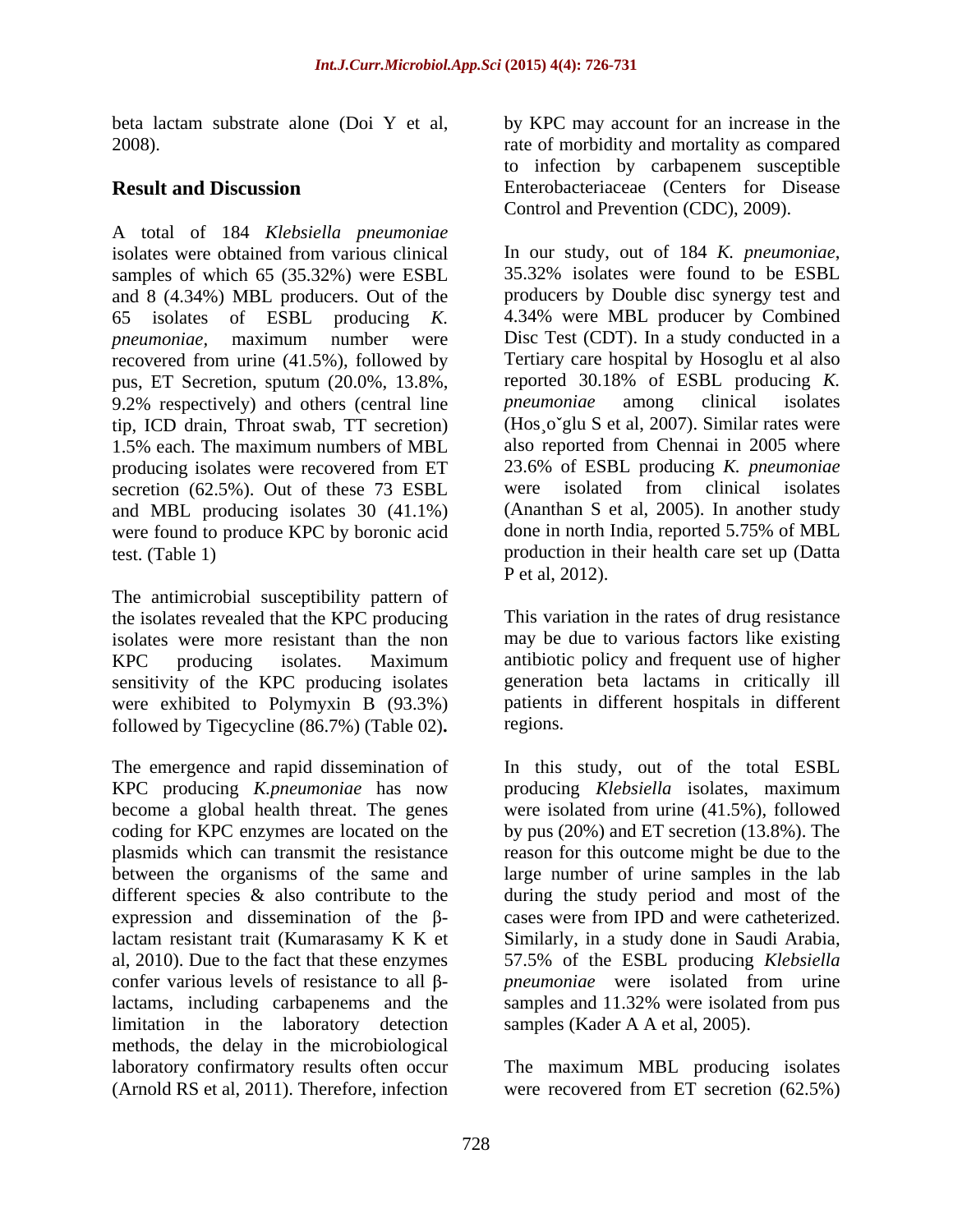in our study which may be due to the fact resistance was reported to cefepime, that the patients with ET tube were from Ceftriaxone, amoxicillin, ciprofloxacin, ICU and ICUs are the epicenter for ampicillin, chloramphenicol and PIT.

KPC by boronic acid test in our study. A whereas only 1.70% KPC positive *K*. sensitive to amoxycillin, cefadroxil, *pneumoniae* isolates were identified in one ceftriaxone, ceftazidime whereas, 97.7% Indian study (Kumarasamy, K. K., et al.

in our study might be due the fact that we KPC bearing isolates were also ESBL producers (Tsakaris A et al, 2009).

In our study, all of the KPC producing KPC producers among *K. pneumoniae* isolates were found resistant to amoxycillin, isolates that exhibit reduced susceptibility to cefadroxil, ceftriaxone, ceftazidime. Besides either carbapenems or expanded spectrum these, higher resistance was also found to cotrimoxazole (96.7%), amoxy-clav (93.3%) unnoticed during routine susceptibility & ticarcillin clavulanate (90%). Twenty testing. This simple test if included by eight (93.3%) of the KPC producing *K.*  clinical microbiology laboratories into their *pneumoniae* were found sensitive to daily routine can detect KPC producers polymyxin B, followed by tigecycline (86.7%). Similarly, in a study done in Bangladesh by Hayder et al, 100%

spawning multidrug resistance within Whereas, higher resistance was also noted to hospitals. gentamicin (93.5%), amikacin (96.8%), Out of the 73 ESBL and MBL producing However, they found that all KPC (100%) isolates 30 (41.1%) were found to produce were sensitive against polymyxin B (Hayder study from Bangladesh revealed that 4.79% producing isolates among ESBL and MBL of *K. pneumoniae* were KPC positive producers, none of them were found 2010). followed by imipenem (95.3%). The test of High prevalence of KPC producing isolates the KPC producers and Non KPC producers have performed boronic acid test only in significant. Overall, KPC non-producing ESBL and MBL producing isolates. Tsakris bacteria showed higher sensitivity rates to et al have also reported that 48 of the 57 all groups of antibiotics as compared to KPC resistance was reported to cefepime, Ceftriaxone, amoxicillin, ciprofloxacin, ampicillin, chloramphenicol and PIT. cotimoxazole (93.5%) in the same study. N et al, 2012). Out of the total Non- KPC sensitive to amoxycillin, cefadroxil, ceftriaxone, ceftazidime whereas, 97.7% were found to be sensitive to polymyxin B, significance for the effect of Imipenem on showed the P value of 0.002, which was producers.

> Screening with boronic acid disk may detect cephalosporins which may otherwise go which can be crucial to limit their spread and ensuring an optimal clinical outcome.

**Table.1** KPC production among ESBL and MBL producing Isolates by Phenyl boronic acid test (PBA) (n=73)

| <b>Isolate</b> |     |              | Total Isolates   KPC producer   NonKPC producers   P value |           |
|----------------|-----|--------------|------------------------------------------------------------|-----------|
| <b>ESBL</b>    | -65 | 23 (35.4%)   | $42(64.6\%)$                                               |           |
| <b>MBL</b>     |     | $7(87.5\%$   | (12.5%                                                     |           |
| <b>Total</b>   |     | $30(41.1\%)$ | 43(58.9%)                                                  | $P=0.004$ |

Table no.1 shows that 35.4% of the ESBL producers were found to produce KPC enzyme, whereas, 87.5% of MBL were found to produce KPC enzyme. This proportion was statistically significant at 5% level of significance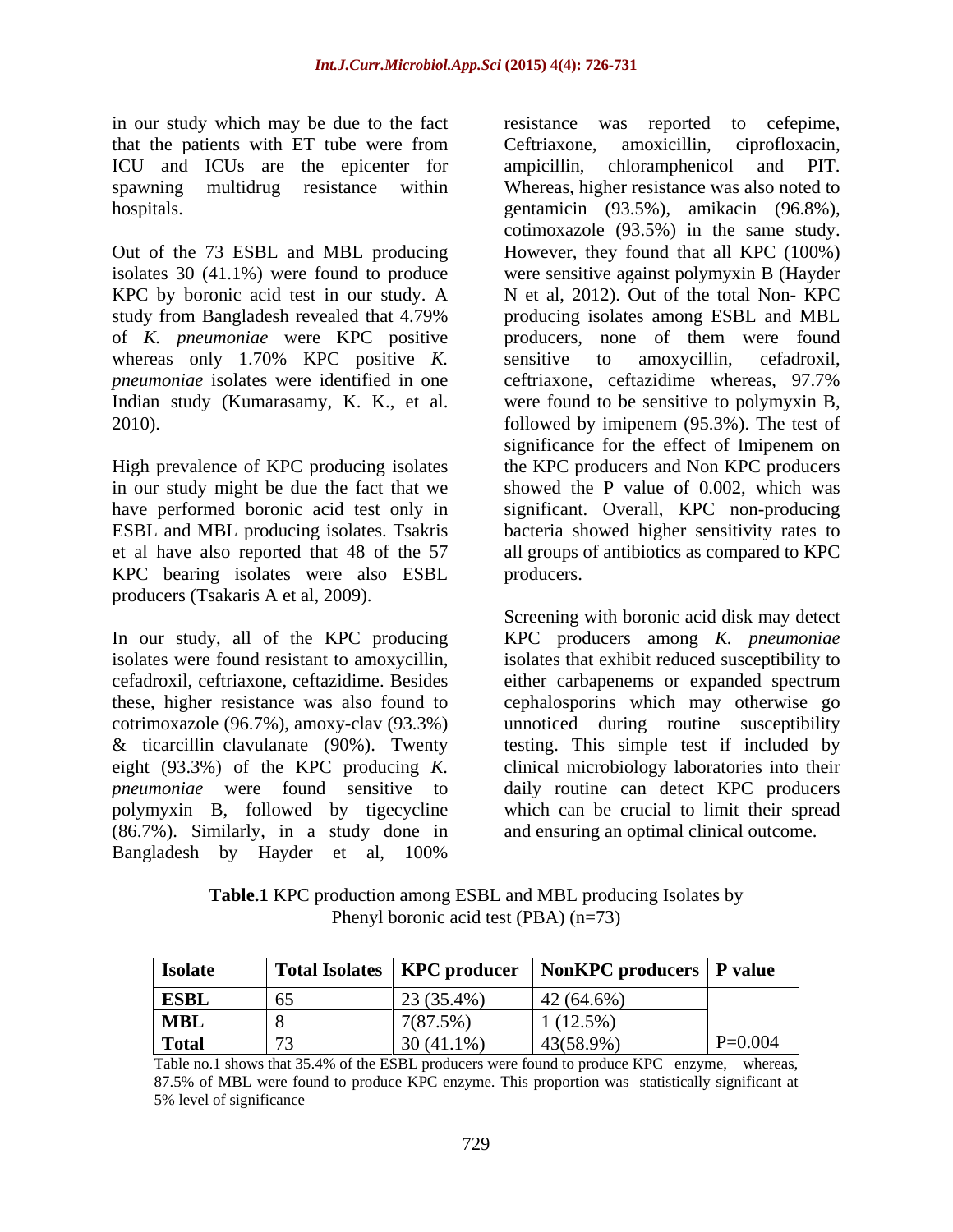| <b>Antibiotics</b>                                            | <b>KPC</b> producing Non |                                              | $KPC$   P value                                                                     |
|---------------------------------------------------------------|--------------------------|----------------------------------------------|-------------------------------------------------------------------------------------|
|                                                               | isolates $(S\%)$         | producing                                    |                                                                                     |
|                                                               |                          | isolates $(S\%)$                             | 0.4667                                                                              |
| Gentamicin $(10 \mu g)$                                       | $10(33.3\%)$             | 19 (44.2%)                                   |                                                                                     |
| Amikacin $(30 \mu g)$                                         | $18(60.0\%)$             | $31(72.1\%)$                                 | 0.3183                                                                              |
| Tobramycin $(10 \mu g)$                                       | 14(46.7%)                | 29 (67.4%)                                   | 0.0938                                                                              |
| Netilimicin $(30 \mu g)$                                      | $19(63.3\%)$             | 32 (74.4%)                                   | 0.437                                                                               |
| Amoxycillin $(25 \mu g)$                                      | $0(0.0\%)$               | $0(0.0\%)$                                   | 1.0000                                                                              |
| Cefadroxil (30 µg)                                            | $0(0.0\%)$               | $0(0.0\%)$                                   | 1.0000                                                                              |
| Ceftriaxone $(30 \mu g)$                                      | $0(0.0\%)$               | $0(0.0\%)$                                   | 1.0000                                                                              |
| Ceftazidime $(30 \mu g)$                                      | $0(0.0\%)$               | $0(0.0\%)$                                   | 1.0000                                                                              |
| Cefepime $(30 \mu g)$                                         | $6(20.0\%)$              | $13(30.2\%)$                                 | 0.4200                                                                              |
| Amoxy-clav (30 µg)                                            | 2(6.7%)                  | 4 $(9.3\%)$                                  | 1.0000                                                                              |
| Tetracycline $(30 \mu g)$                                     | $10(33.3\%)$             | $13(30.2\%)$                                 | 0.8027                                                                              |
| Cotrimoxazole $(25 \mu g)$                                    | $1(3.3\%)$               | 2 $(4.7\%)$                                  | 1.0000                                                                              |
| Ciprofloxacin $(5 \mu g)$                                     | 7(23.3%)                 | 16(37.2%)                                    | 0.3060                                                                              |
| Ofloxacin $(5 \mu g)$                                         | $9(30.0\%)$              | 21 (48.8%)                                   | 0.1477                                                                              |
| Levofloxacin $(5 \mu g)$                                      | $9(30.0\%)$              | 21 (48.8%)                                   | 0.1477                                                                              |
| Piperacillin-Tazobactum                                       | $19(63.3\%)$             | 36 (83.7%)                                   | 0.0575                                                                              |
| $(100/10 \,\mu g)$                                            |                          |                                              |                                                                                     |
| Ticarcillin-clavulanate                                       | $3(10.0\%)$              | 2 $(4.7\%)$                                  | 0.6425                                                                              |
| $(75/10 \,\mu g)$                                             |                          |                                              |                                                                                     |
| CFS $(50/50 \,\mu g)$                                         | 20(66.7%)                | 36 (83.7%)                                   | 0.1014                                                                              |
| Chloramphenicol $(30 \mu g)$                                  | $16(53.3\%)$             | 32 (74.4%)                                   | 0.08                                                                                |
| Imipenem $(10 \mu g)$                                         | $20(66.6\%)$             | 41 (95.3%)                                   | 0.002                                                                               |
| Tigecycline $(15 \mu g)$                                      | 26(86.7%)                | $28(65.1\%)$                                 | 0.0572                                                                              |
| Ceftazidime-clavulanic                                        |                          |                                              | 0.2302                                                                              |
|                                                               | 22(73.3%)                | 37 (86.0%)                                   |                                                                                     |
| acid $(30/10 \,\mu g)$                                        | $28(93.3\%)$             | 42 (97.7%)                                   | 0.5644                                                                              |
| Polymyxin B                                                   |                          |                                              |                                                                                     |
|                                                               |                          |                                              | Producing Bacteria. South Med J                                                     |
| eferences                                                     |                          | $2011;104(1):40-45.$                         |                                                                                     |
| nanthan S, Subha A. Cefoxitin resistance                      |                          | Centers for Disease Control and Prevention   |                                                                                     |
| mediated by loss of a porin in                                |                          |                                              | (CDC). Guidance for control of                                                      |
| clinical strains of Klebsiella                                |                          |                                              |                                                                                     |
|                                                               |                          |                                              | infections with carbapenem-resistant                                                |
| pneumoniae and Escherichia coli.<br>J Med Microbiol<br>Indian |                          | <sub>or</sub>                                | carbapenemase-producing<br>Enterobacteriaceae in acute care                         |
|                                                               |                          |                                              |                                                                                     |
| $2005;23(1):20-23.$                                           |                          |                                              | facilities. Morb Mortal Wkly Rep                                                    |
| mold RS, Thom KA, Sharma S, Phillips                          |                          | 2009;58:256-260.                             |                                                                                     |
| M, Johnson JK, Morgan DJ.                                     |                          | Clinical and Laboratory Standards Institute. | Performance standards for                                                           |
| <sub>of</sub><br>Emergence                                    | Klebsiella               |                                              |                                                                                     |
| pneumoniae carbapenamase (KPC) -                              |                          |                                              | antimicrobial susceptibility testing,<br>17 <sup>th</sup> informational supplement. |
|                                                               |                          |                                              |                                                                                     |

| Table.<br>$c \rightarrow r$<br>.<br>nattern of KFC<br>r producing<br>Comparison of antimicrobial susceptibility |  |
|-----------------------------------------------------------------------------------------------------------------|--|
| .<br>and non<br>. producing isolates<br>- 1813<br>1901aw                                                        |  |

- Ananthan S, Subha A. Cefoxitin resistance Centers for Disease Control and Prevention mediated by loss of a porin in clinical strains of *Klebsiella pneumoniae* and *Escherichia coli.*
- Arnold RS, Thom KA, Sharma S, Phillips 2009;58:256-260.

- clinical strains of *Klebsiella*  infections with carbapenem-resistant Indian J Med Microbiol *Enterobacteriaceae* in acute care 2005;23(1):20 23. facilities. Morb Mortal Wkly Rep **producing Bacteria.** South Med J<br> **producing Bacteria.** South Med J<br>
2011;104(1):40-45.<br>
mediated by loss of a porin in (CDC). Guidance for control of<br>
clinical strains of *Klebsiella* infections with carbapenem-resistant (CDC). Guidance for control of carbapenemase-producing 2009;58:256 260.
- M, Johnson JK, Morgan DJ. Clinical and Laboratory Standards Institute. Emergence of *Klebsiella* Performance standards for Performance standards for antimicrobial susceptibility testing,<br> $17<sup>th</sup>$  informational supplement.